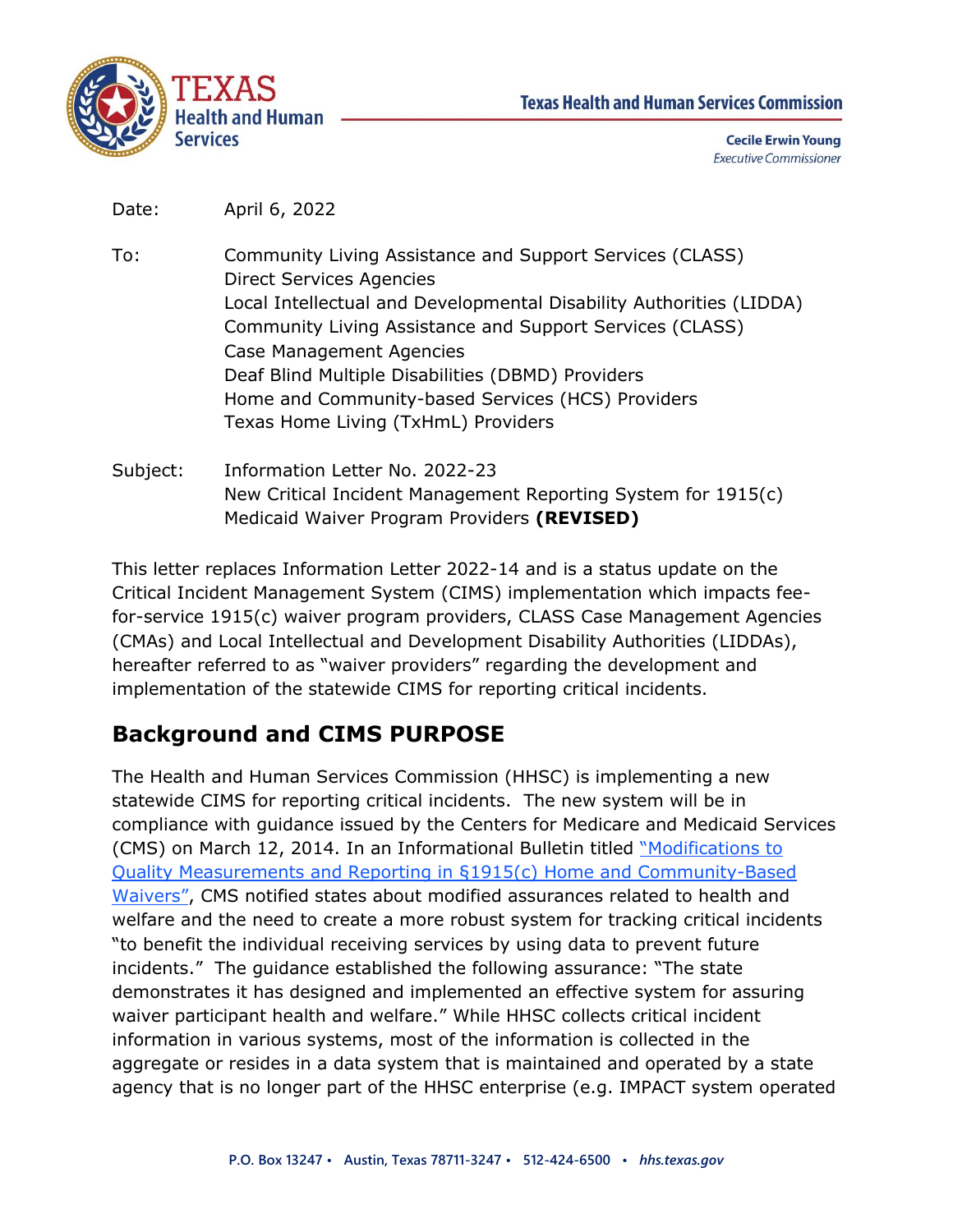by the Department of Family and Protective Services). To streamline the level of critical incident information received and to standardize the format, the Legislature appropriated funding during the 86<sup>th</sup> Legislature, House Bill 1, for the new CIMS.

## **TIMELINE FOR IMPLEMENTATION**

HHSC is working with FEI Systems, the CIMS vendor, to configure a platform to collect all required critical incident information across all 1915(c) waiver programs. This will include information on abuse, neglect, and exploitation allegations in addition to other critical incidents required by program policy. All waiver providers will be required to report information into the new system.

The system is targeted to go live July 25, 2022. Prior to the go live date, HHSC and FEI Systems will provide training on the new system for waiver provider staff who will use the CIMS to report critical incidents. There will be training provided by FEI Systems using webinar formats; however, there will be limited capacity and these trainings will be focused on staff using the CIMS to report incidents. Virtual training resources will be available and accessible to waiver provider staff in addition to information provided during training webinars. The goal is to support waiver provider staff with virtual training available for reference at any time to support using the system.

HHSC understands staff shortages and other challenges associated with the pandemic make this a difficult time to implement a new reporting system. HHSC will work with all waiver providers to ensure this transition in reporting systems occurs on a reasonable timeline even though the system itself will be available to providers beginning July 2022.

## **ORGANIZATION INFORMATION**

Given the short timeline for implementation of the CIMS system, HHSC is preparing waiver providers organization and contract information, which will be uploaded into the CIMS by FEI Systems prior to go-live. The owner or staff identified in the contract with HHSC will be given administrative rights in the CIMS to update, change, and give additional staff access to their waiver providers' information. As noted in the alert entitled [Critical Incident Management System Contact](https://www.hhs.texas.gov/provider-news/2022/03/30/critical-incident-management-system-contact-information-hcs-program-providers-txhml-program)  [Information for HCS Program Providers, TxHmL Program Providers and LIDDAs](https://www.hhs.texas.gov/provider-news/2022/03/30/critical-incident-management-system-contact-information-hcs-program-providers-txhml-program)